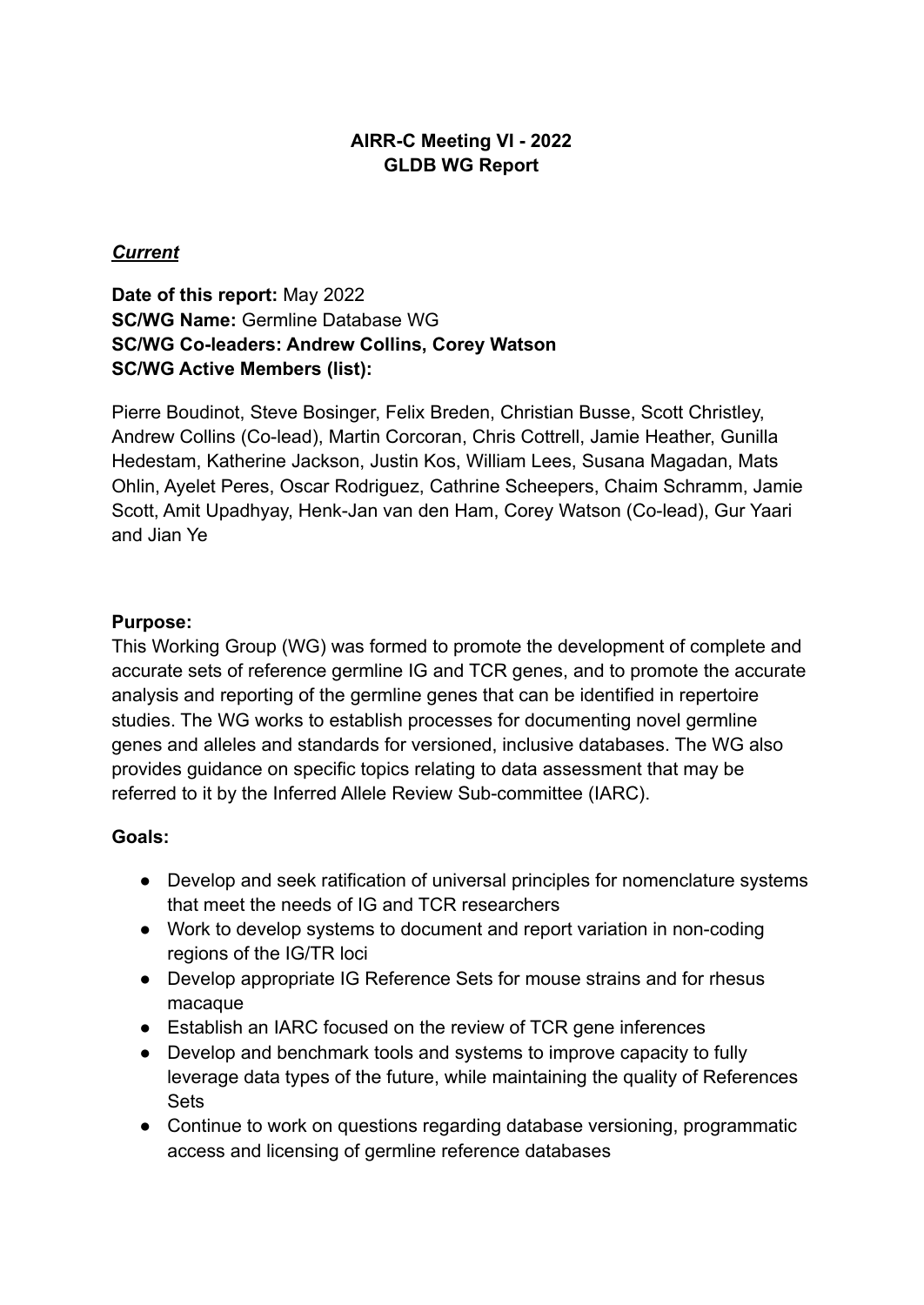# **Products (if any):**

- Release of new germline gene sets on OGRDB (see [link](https://wordpress.vdjbase.org/index.php/ogrdb_news/first-germline-sets-published-on-ogrdb/)). Together these represent a significant increase in available V, D, and J germline gene sequences for the mouse:
	- IGH germline genes (based on AIRR-seq inference) for the BALB/cByJ inbred mouse strain. (see publication [Jackson et al](https://www.frontiersin.org/articles/10.3389/fimmu.2022.888555/abstract).)
	- IGH germline genes (based on AIRR-seq inference) for four inbred wild-derived mouse strains representing diverse sub-species origins (CAST/EiJ, LEWES/EiJ, MSM/MsJ and PWD/PhJ), as well as the inbred strain NOD/ShiltJ. (see publication Watson et al.)
	- IGL and IGK germline genes (based on AIRR-seq inference) for 18 inbred mouse strains, including disease models and wild-derived strains representing diverse sub-species origins. (see preprint Kos et al.)
- Contribution of BALB/cByJ IGH germline reference set to IgBLAST (now available: [https://www.ncbi.nlm.nih.gov/igblast/\)](https://www.ncbi.nlm.nih.gov/igblast/)
- Integrated IG germline database for the Rhesus macaque. This database consolidates germline gene/allele sequences from multiple sources, including KIMDB, RhGLDB, and IMGT. Critically, this database includes an extensive set of germlines that more fully represent diversity in this species. Although many germline sequences in this database have not yet formally received formal IUIS names, the database leverages our new temporary label system, and concepts from our germline database schema (see below) to ensure that sequences can receive usable identifiers to improve communication between research groups.
- Tool and registry for the assignment of temporary gene/allele/sequence identifiers for IG and TR sequences that are characterised/published, but do not meet current requirements of review by IARC or the IUIS nomenclature committee. This tool can be found here:

<https://github.com/williamdlees/IgLabel>

- Development of a "new" germline database schema. This schema is being developed to improve the documentation of germline IG and TR sequences through multiple levels of curation. Critically, the schema allows for flexibility/adaptability in the future development of germline databases that draw on more diverse supporting data types (e.g., AIRR-seq, germline DNA sequencing, and other genomic datasets).
- Links between OGRDB and VDJbase to make it easier to track novel alleles discovered in VDJbase and submit them to OGRDB
- Enhancements to VDJbase to support the MiAIRR metadata standard and to hold genomic data alongside AIRR-seq
- Group directed/affiliated manuscripts:
	- A paper describing the future of germline gene databases, outlining the development of a new database schema, and providing short- and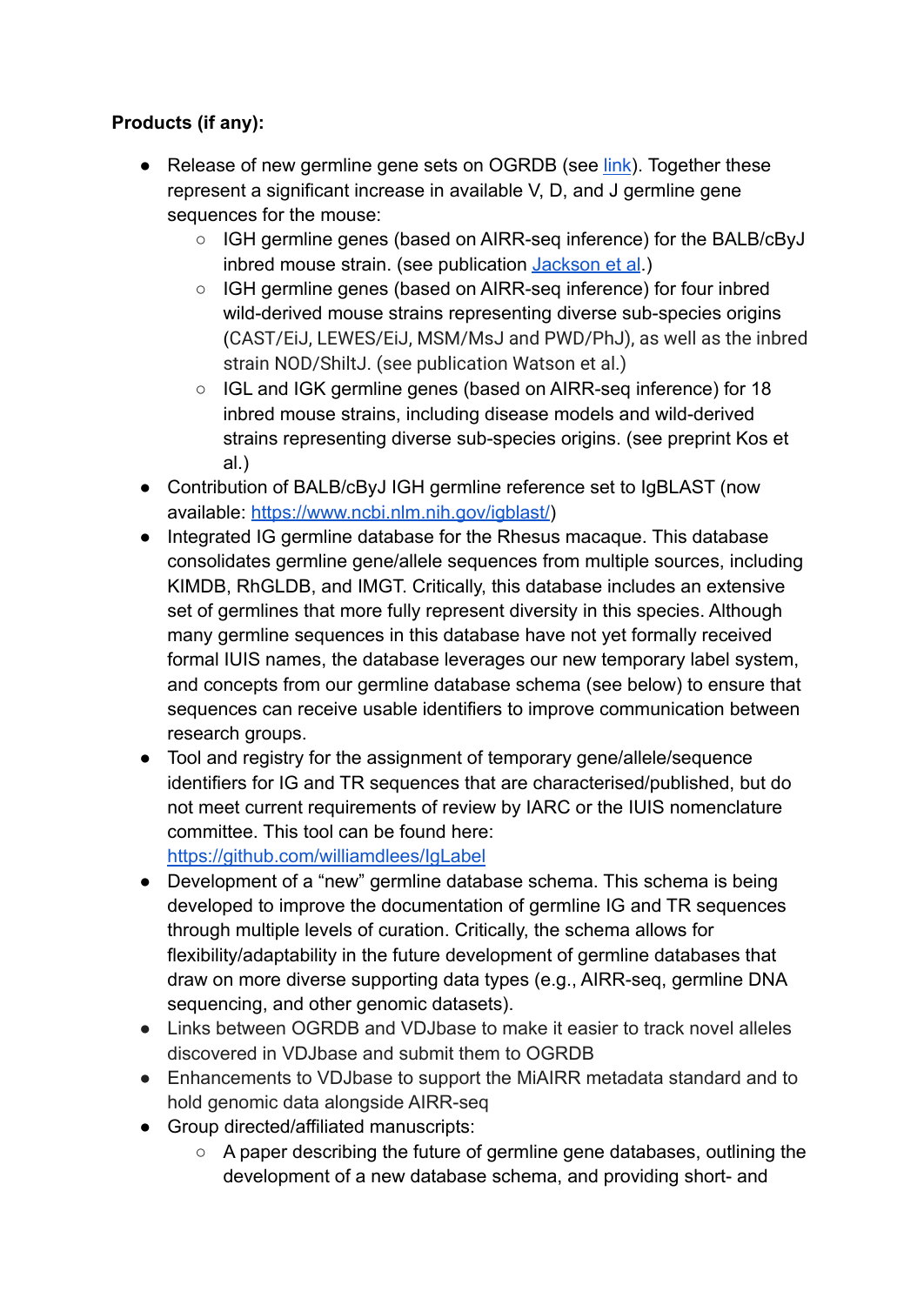long-term views for leveraging data from multiple sources and building more adaptable systems for IG/TR germline gene/allele curation and nomenclature. This manuscript is currently under consideration for AIRR-C endorsement.

○ A paper describing a BALB/c IGHV Reference Set was published in Frontiers in Immunology ([link](https://www.frontiersin.org/articles/10.3389/fimmu.2022.888555/abstract)). Although not an official AIRR-C publication, the paper was the work of the Mouse subgroup of the GLDB WG. The Reference Set is now integrated with IgBLAST.

# **Resources (if any):**

- Expanded features and resources at GLDB-WG affiliated databases:
	- VDJbase: <https://vdjbase.org/> (see products list above)
	- OGRDB: <https://ogrdb.airr-community.org/> (see products list above)

# **Progress report on current purpose, goals, products and resources:**

- Develop and seek ratification of universal principles for nomenclature systems that meet the needs of IG and TCR researchers
	- Actions are underway to restructure governance of the the IG/TR/MH Nomenclature Sub-committee of IUIS's Nomenclature Committee. Until these issues are fully resolved, the GLDB-WG is reserving specific recommendations.
- Work to develop systems to document and report variation in non-coding regions of the IG/TR loci
	- There are now multiple tools available in the community to capture non-coding variation using either AIRR-seq data (e.g., 5'UTRs) and genomic data. Efforts to develop systems to catalogue and share such genetic variation have advanced considerably over the past interval. The focus has been on the development and implementation of tools/reporting features made available in VDJbase; this work has been driven by William Lees and the group of Gur Yaari (see vdjbase.org for more details). Specifically, VDJbase will soon offer users the ability to explore and analyse variant data available in both coding and non-coding regions of the IG and TCR gene regions.
- Develop appropriate IG Reference Sets for mouse strains and for Rhesus macaque
	- As outlined in the products section above, IG germline reference sets have been created for 18 mouse strains, and from a compilation of datasets for rhesus macaque, representing population level surveys of allelic variants. Mouse germline sets are currently available on OGRDB. Sources for complete germline sets for Rhesus will be shared in the coming weeks.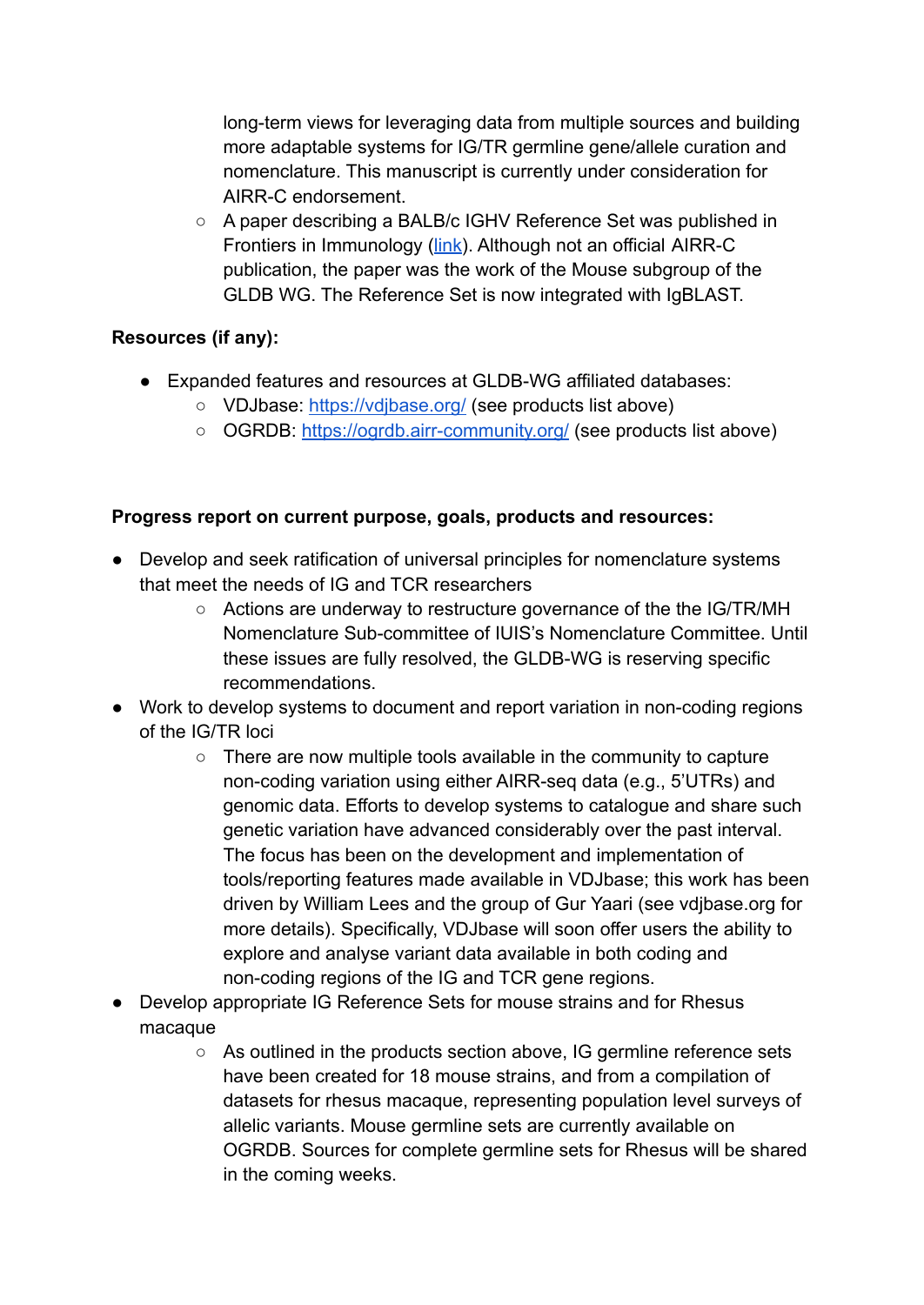- Establish an IARC focused on the review of TCR gene inferences
	- This work has been transferred to the IARC; please see IARC 2022 report for updates on this goal.
- Develop and benchmark tools and systems to improve capacity to fully leverage data types of the future, while maintaining the quality of Reference Sets
	- This goal has been tackled at multiple levels. First, we have laid out a plan for a new germline database schema. This schema is designed to better facilitate the documentation of germline genes and alleles described for any species, including data sources, metadata, and identifiers. This schema is outlined in a manuscript currently undergoing AIRR-C endorsement procedures. As means to address this goal, the schema is structured to provide flexibility at multiple levels: 1) it more easily allows for the documenting of germline gene/alleles coming from a variety of data sources (e.g., AIRR-seq, genomic data, future data types.); 2) it allows for more seamless linking of sequence records and identifiers, promoting transparency and provenance.
	- Second, the reliance on genomic data for the application of existing germline gene/allele nomenclatures has limited our ability to efficiently name and share sequence sets curated from data that don't align with the "gold-standard" data types. For example, there is a growing collection of germline genes and alleles that have been discovered using non-traditional approaches (e.g., AIRR-seq), particularly in non-human species. In these cases, these germlines can currently neither be reviewed by IUIS nor IARC. And while, in the short-term these sets represent high-value data for the community, the effective sharing of these data between research groups is stilted by our inability to apply stable naming systems. Thus we developed an approach that will allow research groups to contribute to growing germline sets, and assign temporary gene/allele labels to newly discovered sequences in any species of interest. These identifiers are being managed by a registry system set up by the GLDB, in which interested participants can employ the registry to get stable unique gene/allele identifiers assigned to their germline sequences. This allows us to circumvent IUIS/IARC for the cataloguing of sequences for short-term utility, if and until such sequences can obtain formal names when genomic evidence is made available. Critically, these names can be utilised in conjunction with formal IUIS names within the database schema mentioned above.
	- Third, several members of the GLDB have been working on method development for curating IG/TR genes from high-throughput genomic data. While complete systems have not been developed yet for the review of such data, we expect these efforts to provide foundational resources for developing such capabilities moving forward (e.g., see progress at VDJbase noted above).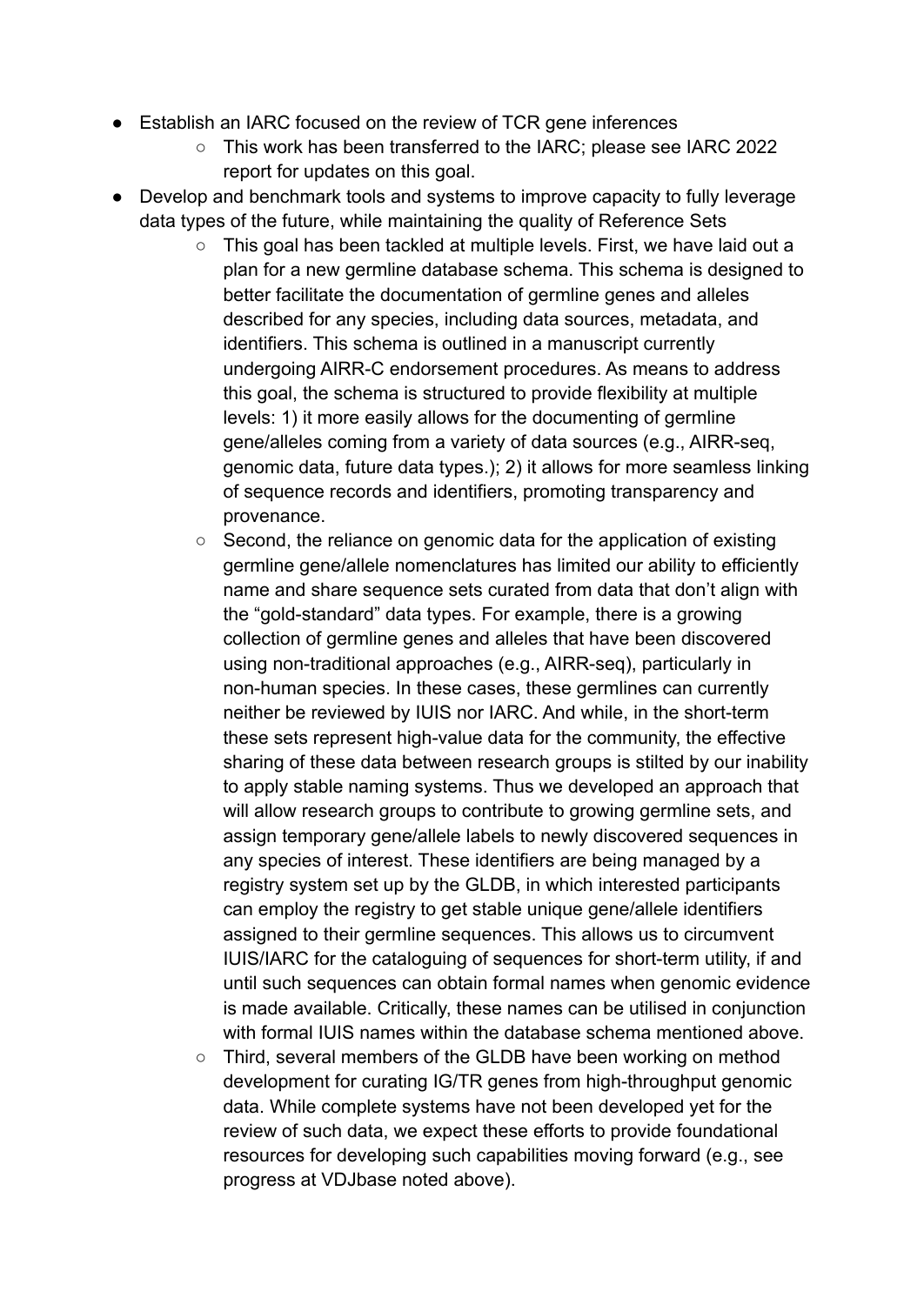- Continue to work on questions regarding database versioning, programmatic access and licensing of germline reference databases
	- All three topics have seen some progress in the past Interval:
		- Database versioning: The new germline database schema discussed above foresees mechanisms that facilitate fine-grained and transparent updates of germline reference databases.
		- Programmatic access: Germline sets on OGRDB are accessible via a REST API. A defined AIRR Data Commons API will be added in the coming period.
		- Database licensing: In line with previous recommendations of Legal & Ethics WG, all data on ORGDB and VDJbase is licensed under a CC0 licence, allowing for completely unrestricted use and reuse. In addition, GLDB Participants have contributed various use cases to the upcoming detailed analysis of the EU Database Directive (96/9/EG), which has been conducted by Legal & Ethics WG.

# *Proposed plans for the coming interval:*

#### **Purpose:**

This Working Group (WG) was formed to promote the development of complete and accurate sets of reference germline IG and TCR genes, and to promote the accurate analysis and reporting of the germline genes that can be identified in repertoire studies. The WG works to establish processes for documenting novel germline genes and alleles and standards for versioned, inclusive databases. The WG also provides guidance on specific topics relating to data assessment that may be referred to it by the Inferred Allele Review Sub-committee (IARC).

#### **Goals:**

- Continue to develop appropriate IG Reference Sets for human, various mouse strains, and for rhesus macaque, building upon recent efforts by integrating genomic data currently being generated by multiple groups. This integrated effort should result in robust germline sets for these species that could serve as useful models for other non-human organisms.
- Continue the development and implementation of the germline database schema.
- Collaborate with VDJbase to further develop features for cataloguing and sharing non-coding variation.